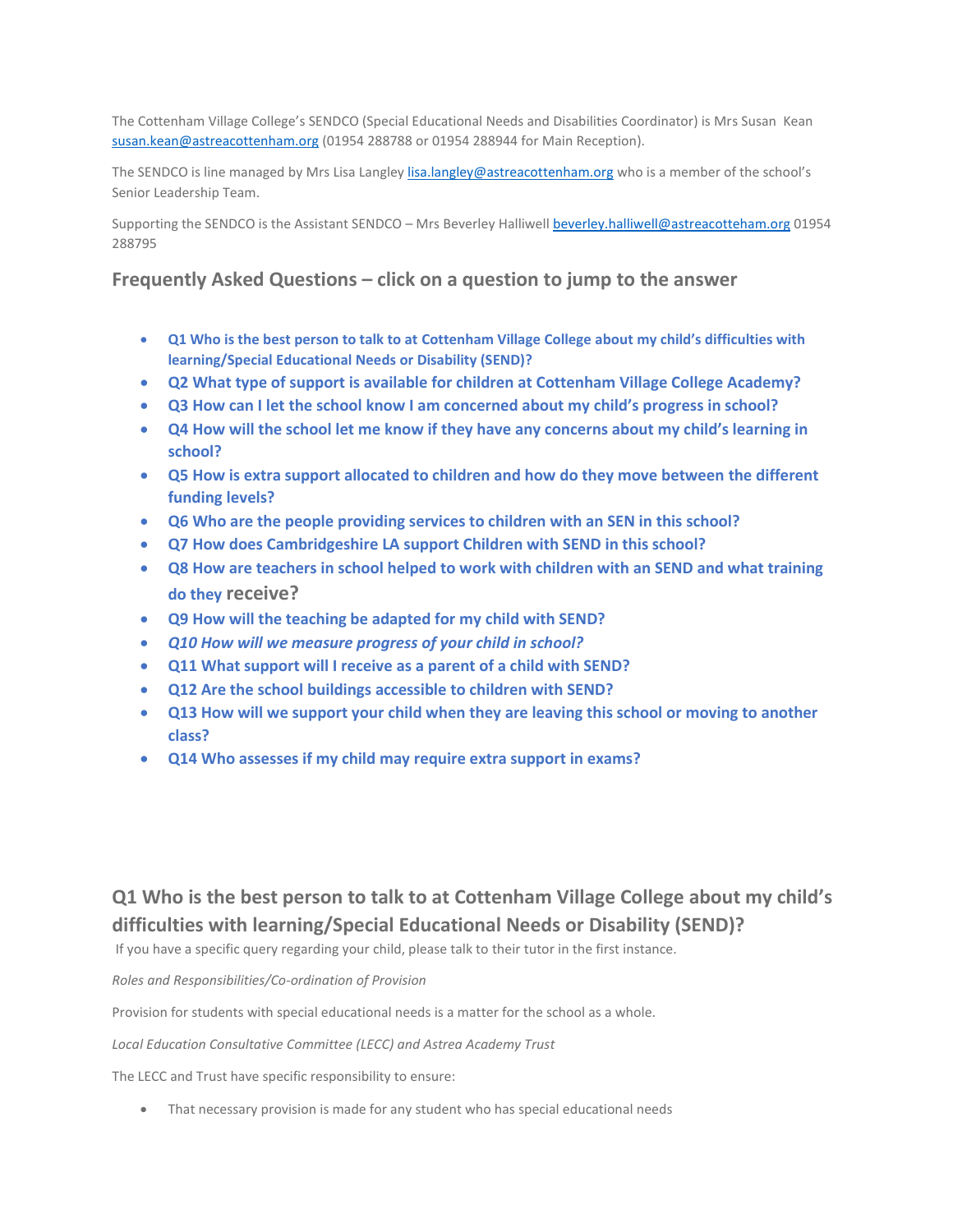- That students' needs are made known to all who are likely to teach them
- That staff are aware of the importance of identifying, and providing for, those students who have special educational needs
- Consultation takes place with external agencies and the governing bodies of other schools, when it seems necessary or desirable in the interest of co-ordinated special educational provision in the area as a whole
- That students with special educational needs join in the activities of Cottenham Village College with students who do not have special educational needs, so far as it is reasonably practical and compatible with receiving the special educational provision their learning needs call for and efficient education of the students with whom they are educated and the efficient use of resources
- Ensure that parents are notified of any decision that SEN provision is being made for their child.

In doing so we will have regard to the Special Educational Needs Code of Practice and the relevant Disability Rights Code of Practice. There is a named member of the LECC with responsibility for SEND.

#### *The Principal*

The Principal has responsibility for the day-to day management of all aspects of the school work, including provision for students with SEN. The Principal keeps the Local Education Consultative Committee fully informed and works closely with the SENDCO.

#### *Cottenham Village College Staff*

All teachers are teachers of children with SEND and work to adapt the curriculum to meet their need with the help of other key staff. We recognise that it is the teacher's responsibility to meet the needs of all children in their class through their management of teaching assistants, classroom organisation, teaching materials, teaching styles and differentiation.

#### *SENDCO*

The school SENDCO has responsibility for

- Co-ordinating provision for students with special educational needs
- Liaising with and advising teachers
- Leading the SEND team including teachers and teaching assistants and monitoring their work, managing timetable and inset
- Overseeing the records of all students with SEND, including provision mapping and annual reviews
- Liaising with parents/carers of students with special education needs
- Liaising with other SENDCOs, Educational Psychologists, School Pediatricians, School Nurse, Speech and Language Therapists, Occupational Therapists, Physiotherapists, Social Care and other health services such as CAMHS.

# <span id="page-1-0"></span>**Q2 What type of support is available for children at Cottenham Village College Academy?**

Cottenham Village College assesses the needs of every student on entry to the school and offers a graduated response designed to meet the needs of individual students. In the first instance every child should receive 'Quality First Teaching', based on the principle of an inclusive classroom that meets the needs of all.

If through individualised assessment and discussion it is clear that a student is making poor progress or is causing concern they may be identified as requiring SEN Support. This graduated approach would first ensure that high quality teaching, differentiated for the individual pupil is in place.

#### *Universal Support – the principle of 'Quality First Teaching'.*

For your child this would mean:

• The teacher has the highest possible expectations for your child and all pupils in their class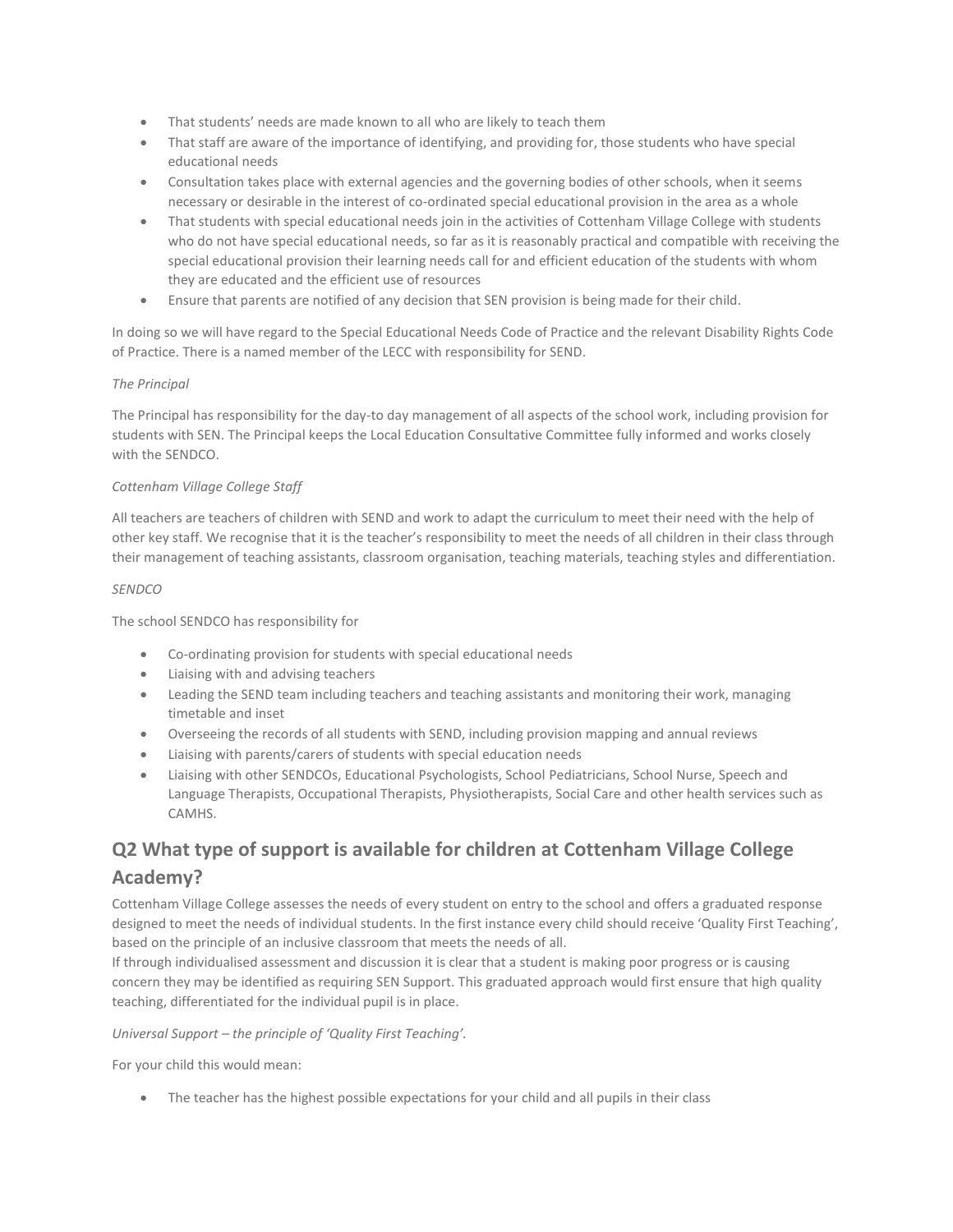- That all teaching is based on building on what your child already knows, can do and can understand
- Different ways of teaching are in place so that your child is fully involved in learning in class. This may involve things like using practical learning
- Specific strategies (which may be suggested by the Learning Support Team or outside agencies) are in place to support your child to learn.
- The subject teachers, supported by the senior leadership team check that your child is making appropriate progress and whether they need some extra support to help them make the best possible progress, this may include specific group work in a smaller group of students.

These small groups, often called intervention groups, may be:

- Run in the classroom or outside
- Lead by a teacher or a teaching assistant who has had training to run these groups.

These groups will address specific needs or gaps in skills and or knowledge to support your child to make the appropriate progress. He/she will engage in group sessions with specific targets to help him/her to make more progress.

This type of support is available for any child who has specific gaps in their understanding of a subject/area of learning.

#### *Additional Support (targeted special educational provision)*

This means that a child has been identified as having a learning difficulty/disability that may be impacting on progress and that they may require specialist, targeted support in addition to Quality First Teaching and intervention groups. This may involve some individual support, or specialist equipment.

For your child this may mean:

- A group run by school staff e.g. a phonics programme such as 'Toe by Toe' or 'Lexia'
- A group run by an outside professional e.g. a social skills group such as KICK [\(http://www.kickyouth.org/\)](http://www.kickyouth.org/)
- Support through the school's pastoral team, including individual 1-1 sessions for emotional and behavioural issues.

This type of support is available for children with specific barriers to learning that cannot be overcome through Quality First Teaching and Intervention groups.

#### *EHCP/EHC Plan/Education Health and Care Plan*

This applies to a small number of children and young people who may have special educational needs or medical needs. It is likely that this need may not be provided for from the budget normally available from the local authority or school. The Higher Level Needs budget supports the students with the most complex needs in the school.

A student may arrive at Cottenham Village College with an Education Health and Care (EHC) Plan or a request may be made for the local authority to carry out a statutory assessment of your child's needs.

The process of planning provision for a pupil with an EHC Plan is rooted in the graduated response, the difference being that as these pupils' needs are more complex, the approach to meeting these needs and ensuring progress will be even more personalised and individualised. Crucially, the approach will be based on organising provision around the planned outcomes written on the student's plan.

The statutory assessment process is the responsibility of the Local Authority through the Statutory Assessment and Resourcing Team. Further information available via the county council website.

<https://www.cambridgeshire.gov.uk/directory/local-authority-service/statutory-assessment-and-resources-team-start>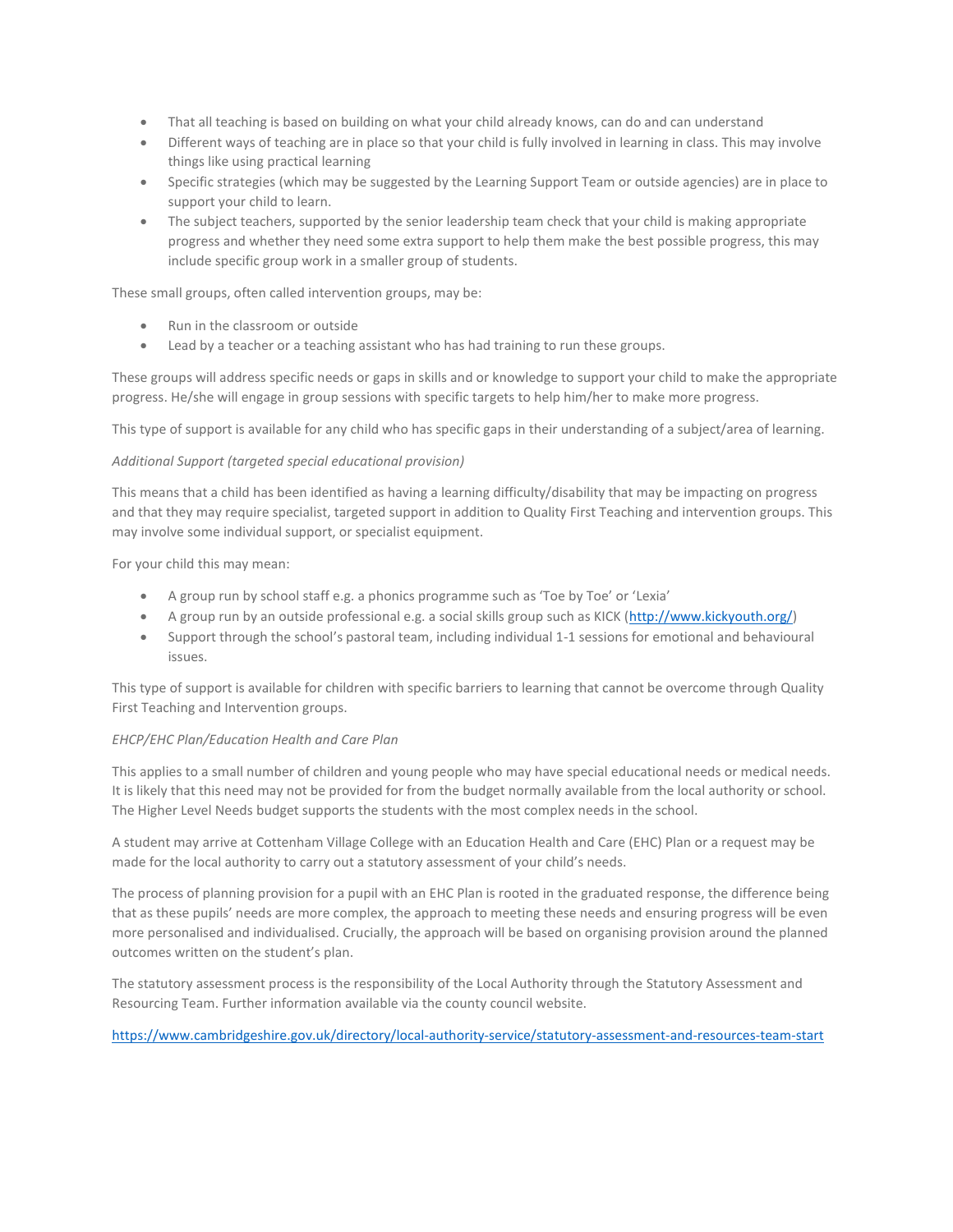# <span id="page-3-0"></span>**Q3 How can I let the school know I am concerned about my child's progress in school?**

- If you have concerns about your child's progress you should speak to your child's tutor initially, email is best [\(firstname.surname@astreacottenham,org\)](mailto:firstname.surname@astreastivo,org) E.G. jane.blogs@astreacottenham,org
- If the matter is not resolved you should speak to the head of subject or year head. -Year 7 (Head of Key Stage 3) = Peter Holt [peter.holt@astreacottenham.org](mailto:peter.holt@astreacottenham.org) -Year 8 = Matthew Nee[d matthew.need@astreacottenham.org](mailto:matthew.need@astreacottenham.org) -Year 9 = Marcus Purser [marcus.purser@astreacottenham.org](mailto:marcus.purser@astreacottenham.org) -Year 10 = Geoff Kirby [Geoffrey.kirby@astreacottenham.org](mailto:Geoffrey.kirby@astreacottenham.org) -Year 11 = Jos Abbott (Head of Key Stage 4[\) jos.abbott@astreacottenham.org](mailto:jos.abbott@astreacottenham.org)
- If the outcome is not successful and progress is still a concern, you should speak to the SENDCO (see contact details above)

If your concern is not resolved, please refer to the academy's complaint policy which is available on the policies page of the Astrea Academy Trust website. [http://www.astreaacademytrust.org](http://www.astreaacademytrust.org/)

Under the SEN and Disability Regulations 2014, parents may seek advice on resolving disagreements through the Local Authority (LA) and/or Independent Mediation Service. Further advice may be sought from the Pinpoint website <https://www.pinpoint.org.uk/>

## <span id="page-3-1"></span>**Q4 How will the school let me know if they have any concerns about my child's**

## **learning in school?**

If your child is identified as not making the expected progress the school will contact you, in the first instance, to inform you of any support we can offer and to:

- Listen to any concerns you may have
- Plan additional support your child may receive
- Discuss with you any referrals to outside professionals

# <span id="page-3-2"></span>**Q5 How is extra support allocated to children and how do they move between the different funding levels?**

The school budget includes money for supporting children with SEND. The Principal decides on the budget for Special Educational Needs and Disabilities in consultation with the trust, on the basis of needs in the school. The Principal and Assistant Principal with responsibility for inclusion will discuss all the information they have in the school, including:

- The children getting extra support already
- The children needing extra support
- The children who have been identified as not making progress as would be expected and decide what resources/training and support is needed.
- All resources/training and support are reviewed regularly and changes made if needed.

The school could spend this money on:

- Teaching assistants at the appropriate level
- The SENDCO and Student Services Team
- Early identification and intervention work with students
- Training for all teachers and teaching assistants so they can meet student's needs more effectively
- Special books and equipment
- Additional advisory services.

*The details of how individual students receive support are recorded on the schools Provision Map*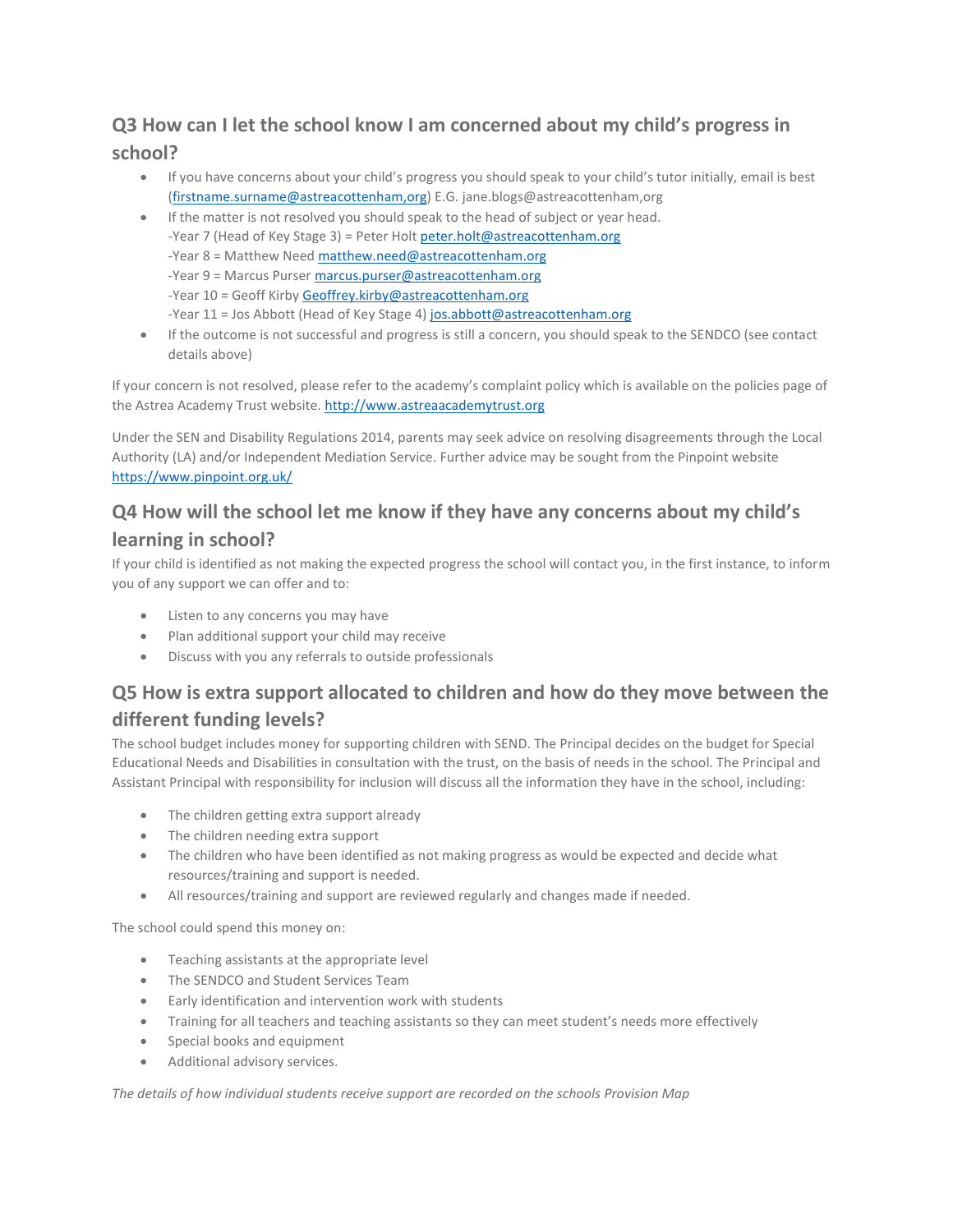## <span id="page-4-0"></span>**Q6 Who are the people providing services to children with an SEN in this school?**

Directly funded by the school:

- Pastoral leads
- *School Nurse*
- Educational welfare officer
- Alternative provision via *Private providers*
- Access Arrangement Testing for support in formal exams

Paid for centrally by the Local Authority but delivered in school:

- Educational Psychology Service (limited hours of support)
- Sensory Service for children with visual or hearing needs

Provided and paid for by the Health Service but delivered in school:

- Occupational Therapy
- Physiotherapy
- School and community paediatrician
- Specialised nursing services
- Speech and Language Therapy

Other services we might use:

- District team
- CAMHS (Child and adolescent mental health service)

## <span id="page-4-1"></span>**Q7 How does Cambridgeshire LA support Children with SEND in this school?**

The LA support students in many ways which can be accessed through their website.

[https://www.cambridgeshire.gov.uk/residents/children-and-families/local-offer/local-offer-identifying-special](https://www.cambridgeshire.gov.uk/residents/children-and-families/local-offer/local-offer-identifying-special-educational-needs-and-disabilities-0-25/send-service-0-25)[educational-needs-and-disabilities-0-25/send-service-0-25](https://www.cambridgeshire.gov.uk/residents/children-and-families/local-offer/local-offer-identifying-special-educational-needs-and-disabilities-0-25/send-service-0-25)

# <span id="page-4-2"></span>**Q8 How are teachers in school helped to work with children with an SEND and what training do they receive?**

The SENDCO's job is to support the teacher in planning for children with SEND. The school has training for all staff to improve teaching and learning of children, including those with SEND. This includes whole school training on SEND issues.

Individual teachers and support staff attend training courses, which may be run by outside agencies that are relevant to the needs of specific children in their class.

## <span id="page-4-3"></span>**Q9 How will the teaching be adapted for my child with SEND?**

Class teachers plan lessons according to the specific needs of all groups of children in their class, and will do their utmost to ensure that your child's needs are met.

Specially trained support staff can adapt the teachers planning to support the needs of your child where necessary. Specific resources and strategies will be used to support your child individually and in groups.

Planning and teaching will be adapted on a daily basis if needed to meet your child's learning needs.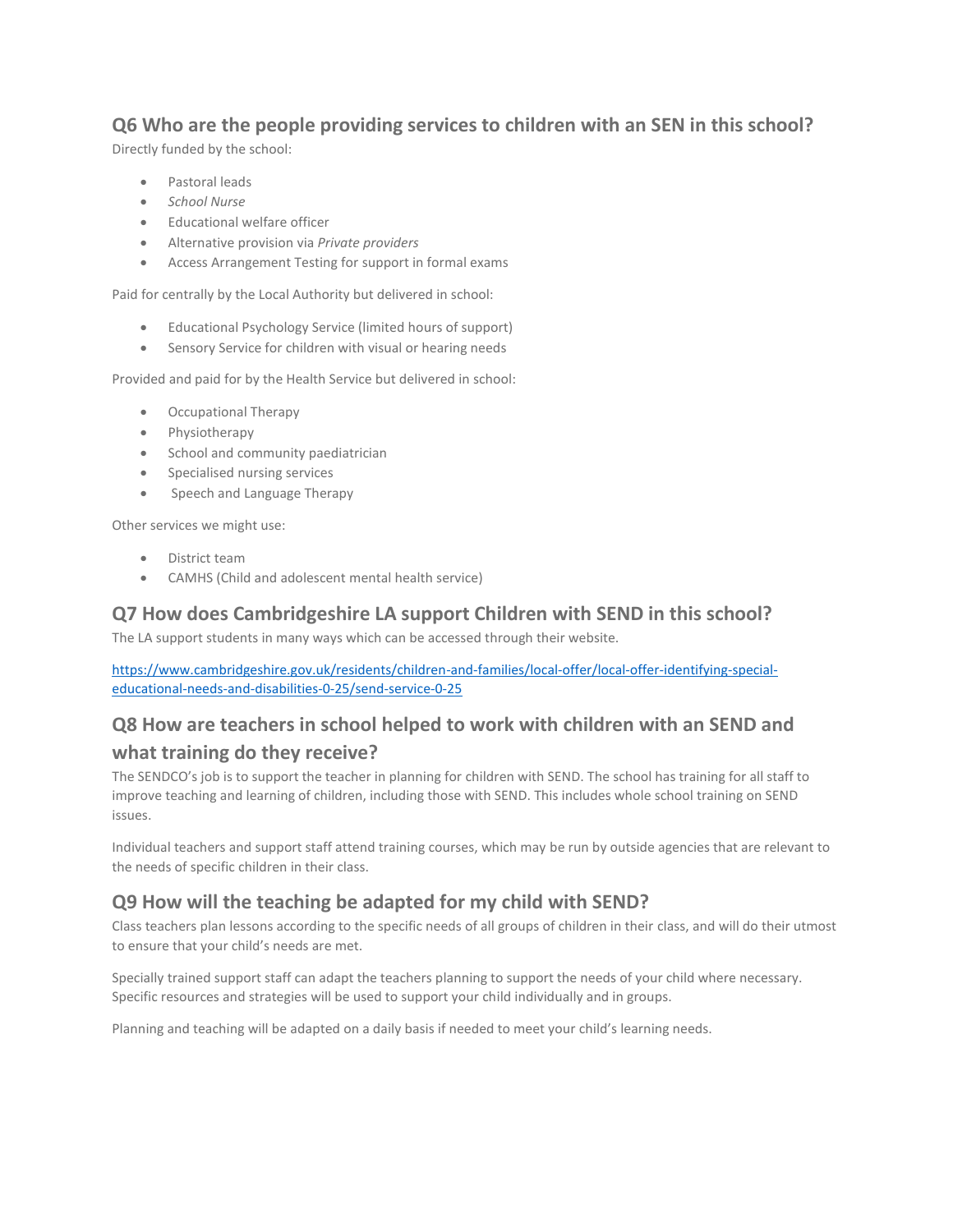## <span id="page-5-0"></span>*Q10 How will we measure progress of your child in school?*

*The progress of every student is recorded on SIMS. You are able to access live, up to date data on the progress of your child through the Astrea App. If you require more detail regarding your child's progress, please contact your child form tutor in the first instance.*

*The SENDCO will also check the progress of students receiving Additional Support who are in individual or small group interventions.*

## <span id="page-5-1"></span>**Q11 What support will I receive as a parent of a child with SEND?**

The tutor or class teacher is regularly available to meet with you to discuss your child's progress or any concerns you may have and to share information about what is working well at home and school so that similar strategies can be used.

The SENDCO or Assistant SENDCO are also available to meet with you to discuss your child's progress or any concerns/worries you may have.

## <span id="page-5-2"></span>**Q12 Are the school buildings accessible to children with SEND?**

Cottenham Village College is an inclusive school and welcomes applications from the parents of students with a disability.

Cottenham Village College does have some buildings with up to three floors, not all of which are wheelchair accessible. Whilst there are currently restrictions on access to the upper floors of some buildings, every effort is made to accommodate the needs of each individual student.

The school ensures that there are good lighting and safety arrangements (for example, markings on steps and posts) for visually impaired students.

After school provision, including Catch Up and homework club are accessible to all children including those with SEND.

The school endeavors to ensure all extra-curricular activities and trips are accessible for children with SEND.

## <span id="page-5-3"></span>**Q13 How will we support your child when they are leaving this school or moving to another class?**

We recognise that transitions can be difficult for a child with SEND and take steps to ensure any transition is as smooth as possible.

If your child is moving to another school, we will contact the school SENDCO and ensure they are aware of any special arrangements or support that need to be made for your child. We will make sure that all records about your child are passed on as soon as possible.

As your child moves from one teacher to another, normally at the start of an academic year, details are passed to individual staff in a variety of ways to ensure that support is appropriate for individual students.

#### *Primary to Secondary transition:*

The SENDCO and/or the Assistant SENDCO will visit the Primary school to discuss the specific needs of your child with the SENDCO/appropriate staff of their primary school. Arrangements for transition may include:

- Additional visits to the new school
- Teaching Assistant to visit Primary School
- Production of Strategy Sheets containing key support information
- Transition work with Specialist Teaching Team